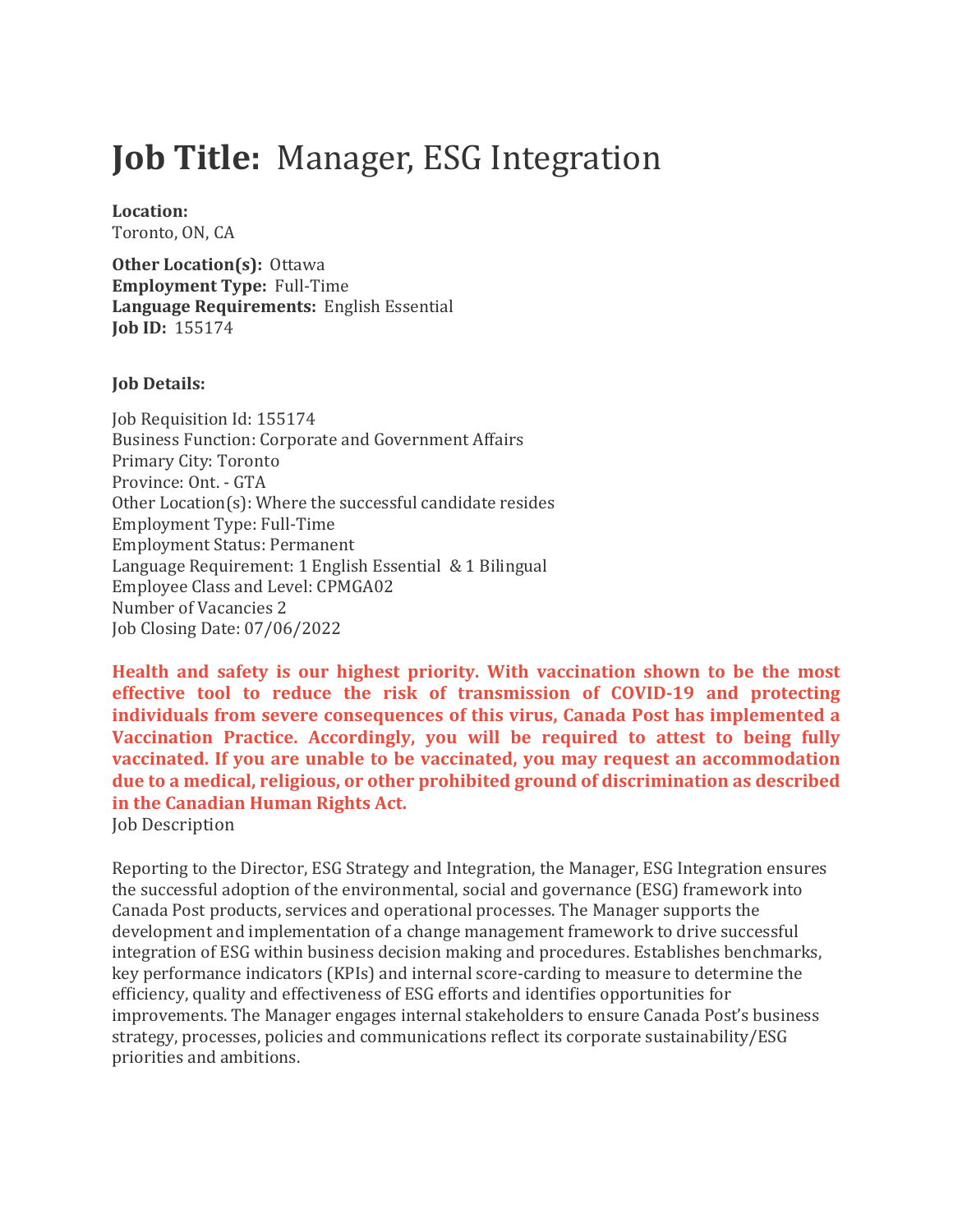Job Responsibilities

Below are the main job requirements and responsibilities for the Manager, ESG Integration.

1. Leads the implementation of ESG strategies and ensures successful integration and adoption across Canada Post business functions. Provides guidance, support and oversight to sustainability focused efforts, leading cross functional stakeholders to influence and drive sustainability results, investor disclosures and communications.

2. Designs and develops processes, policies and procedures consistent with business models and aligned with ESG best practices. Ensures successful integration and implementation of the ESG framework across Canada Post business functions to achieve ESG goals.

3. Plans, implements and maintains corporate sustainability and ESG plans, programs and governance. Prepares business cases for funding cross-corporation initiatives. Partners with business units to ensure effective program design, implementation and development of innovative solutions.

4. Evaluates and approves proposals for projects, considering factors such as cost effectiveness, technical feasibility and integration with other initiatives

5. Fosters collaborative integration of ESG at all levels across the business. Consults with cross-functional working groups and key internal and external stakeholders to ensure alignment and consistency in the delivery of Canada Post's ESG framework.

6. Conducts materiality and risk assessments to identify ESG, sustainability and climate change threats and opportunities. Ensures continuous monitoring of ESG performance across business units to inform strategy and initiative development.

7. Develops methodologies, management systems and procedures to track, monitor and assess the viability or success of sustainability initiatives. Establishes key performance indicators (KPIs), benchmarks, roadmaps and goals. Evaluates program and initiative performance and provides strategic recommendations for improvements.

Job Responsibilities (continued)

8. Works in partnership with internal departments as follows:

• Procurement: assesses manufacturers, compliance and management systems, improves traceability of core materials, implements processes and strategies to improve sustainability within the supply chain infrastructure.

• Communications, Legal, Human Resources and Corporate Operations: shapes and delivers the ESG narrative

9. Contributes to business growth by introducing clients to new capabilities and supporting the creation of new products and service offerings that advance corporate sustainability and ESG.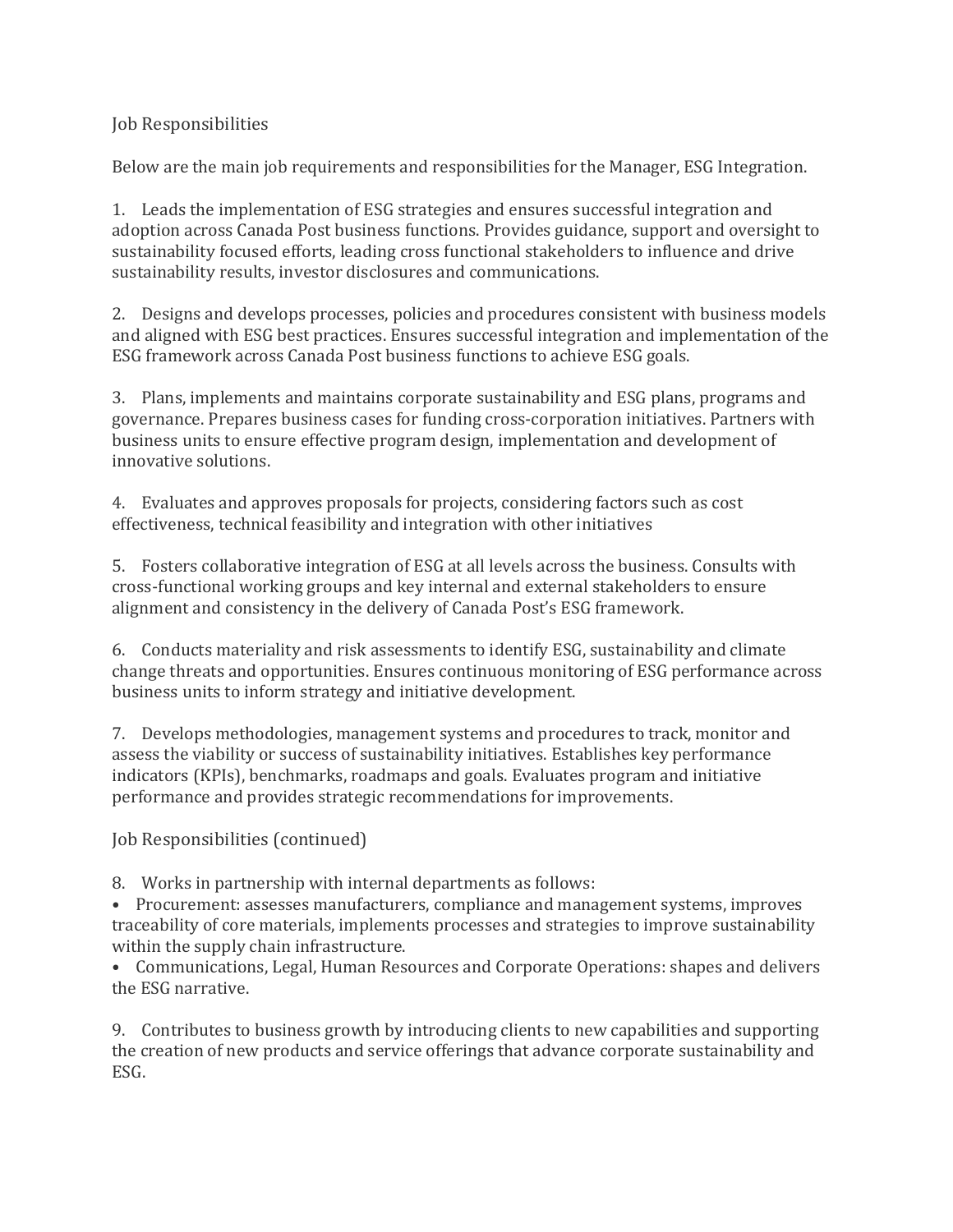10. Creates and maintains ESG program budgets and schedules.

11. Builds and leverages a strong network of industry contacts to keep abreast of tends and developments. Participates in relevant professional organizations and events.

12. Conducts business in a manner that reflects Corporate Values and Leadership Behaviours and Habits. Fosters meaningful relationships, founded in trust, respect and mutual understanding aligned with the mandate that the government, the Minister and the Chair of the Board have articulated to the Corporation.

## Qualifications

## **Education**

• Completed post-secondary, preferably in a related field OR a combination of equivalent professional experience and training.

• Undergraduate or Master's degree in related field.

## **Experience**

- Minimum of 4 years of relevant functional experience
- 2 or more years experience managing people
- 1 or more years of experience in a unionized environment is an asset

## **Other Candidate Requirements**

- Proficient computer skills and competent with Microsoft Office programs.
- Excellent team building and leadership skills and experience.
- Sound organizational, analytical, judgement and decision-making skills with proven abilities in problem solving.
- Strong interpersonal skills with an ability to build and maintain relationships.
- Outstanding and concise written and verbal communication skills. Strong presentation skills.

• Proven leadership in strategy development. Experience with leading or delivering complex corporate strategy initiatives.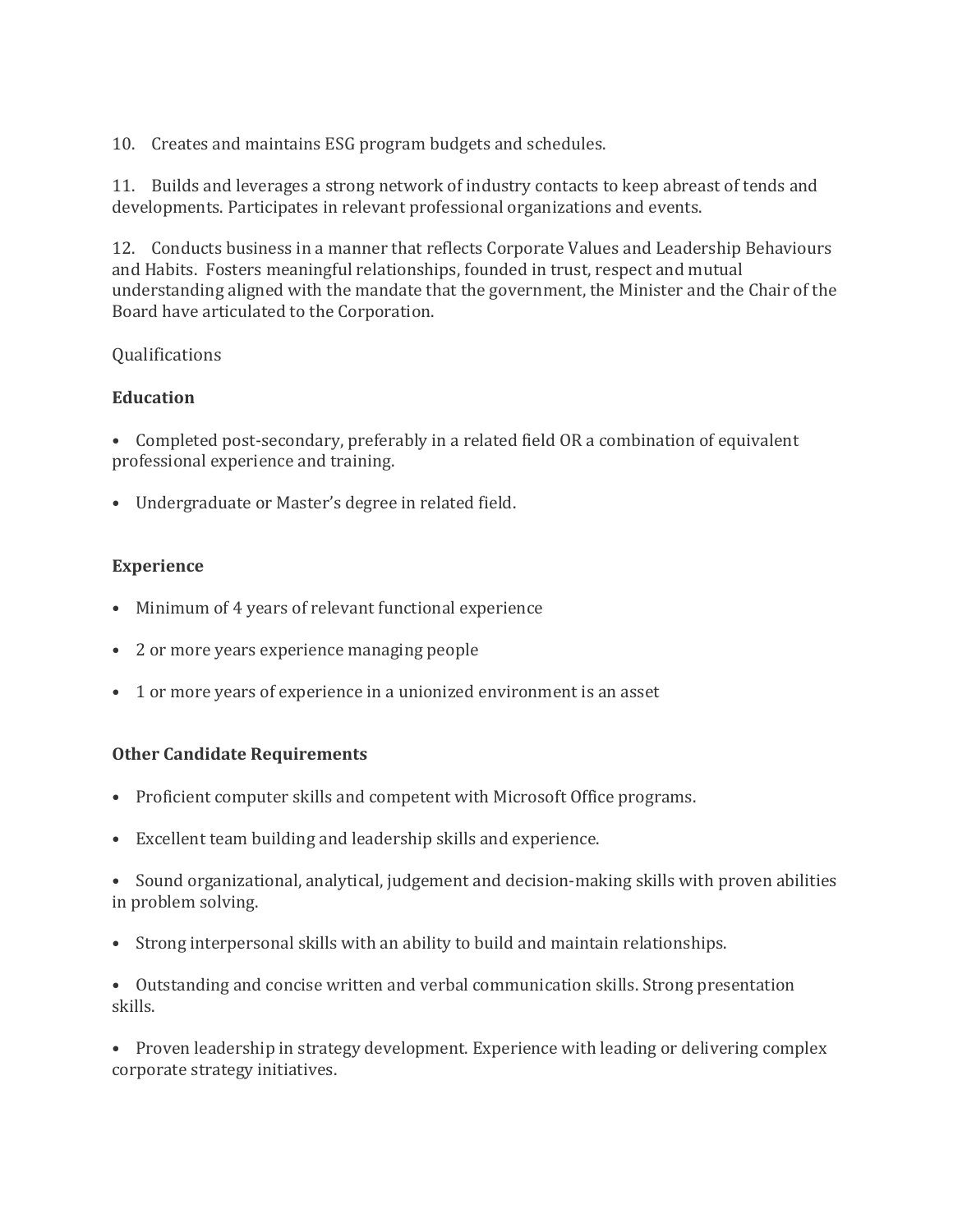• Strong change management skills and ability to adapt both quickly and resourcefully to shifting priorities.

- Proven ability to develop and track metrics and report on progress.
- Proven ability to manage multiple priorities and deliver commitments on time and budget.

• Ability to think laterally and leverage previous experience and solutions that can be applied to new projects.

- Proven ability to apply a consumer mindset to strategy development.
- Bilingualism is considered an asset.

Other Information

#### **Safety Sensitive Positions**

This position may be considered a Safety Sensitive position.

#### **Employment Equity**

Canada Post will represent Canada's diversity and provide a safe and welcoming workplace that embraces and celebrates our differences.

We are committed to employment equity and encourage applications from women, Indigenous Peoples, persons with disabilities and visible minorities.

#### **Conflict of Interest**

The Conflict of Interest Policy prohibits employees from hiring, supervising or reporting to, directly or indirectly via the reporting hierarchy, their immediate family or close personal relations. Should you feel that you may be in an actual or potential Conflict of Interest in regard to this job opportunity, you must communicate with the designated Human Resources representative.

#### **Accommodation**

Canada Post is committed to providing an inclusive and barrier-free work environment, starting with the hiring process. If you are contacted by Canada Post regarding a job opportunity, please advise if you have any restrictions that need to be accommodated. All information received in relation to accommodation will be kept confidential.

#### **Important Message**

Your application must clearly demonstrate how you meet the requirements as Canada Post cannot make assumptions about your education and experience. We thank all those who apply. Only those selected for further consideration will be contacted.

## **Our Leadership Behaviours**

**Decision Making** – A champion of the organization who takes calculated risks and makes prudent, common sense decisions about current issues, future opportunities and resource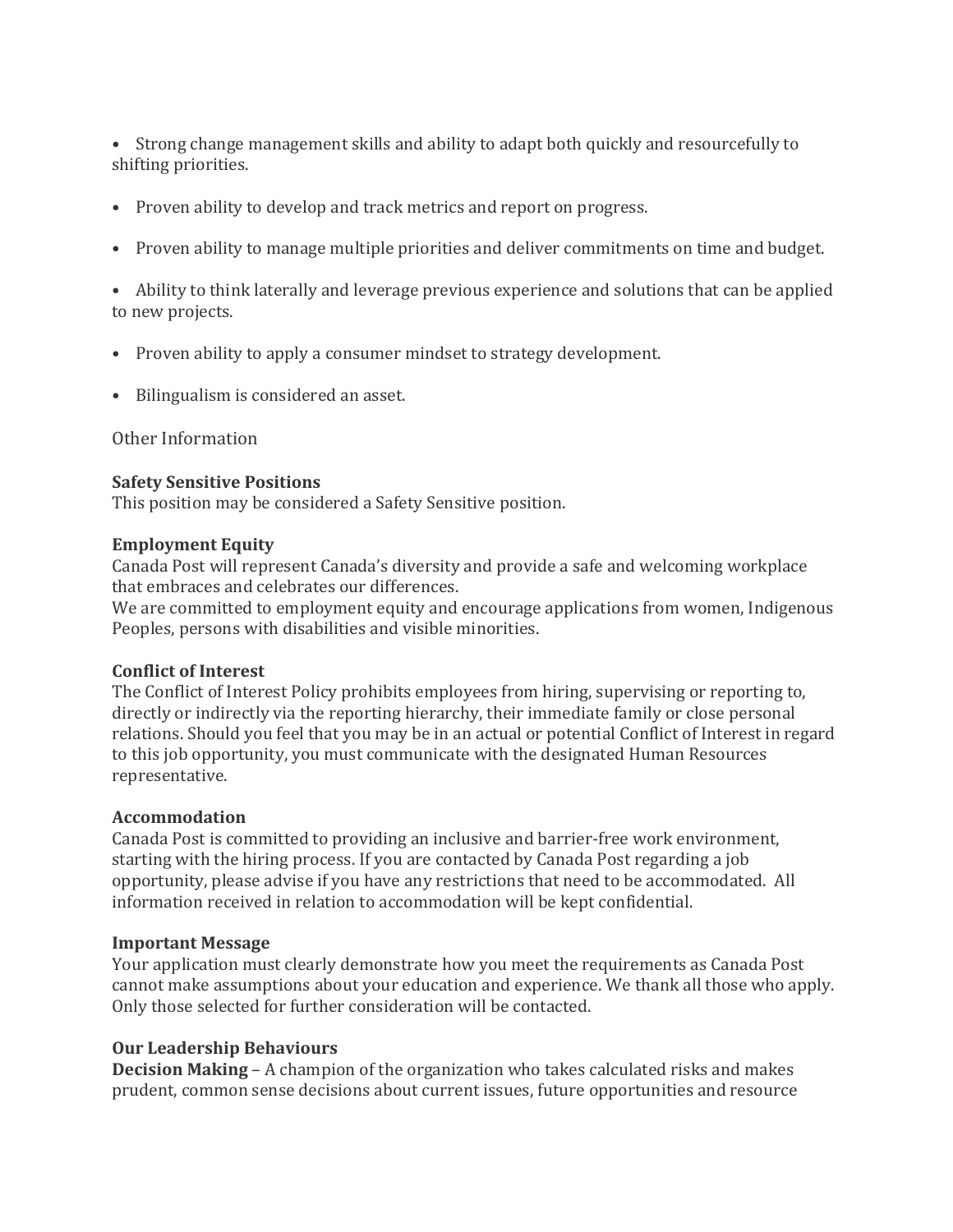requirements in a timely, well thought out manner that aligns with the corporation's best interests.

**Accountability** – An individual who strives for performance excellence and who holds him/herself and direct reports accountable for decisions and actions and for learning from mistakes when intended results are not achieved.

**Business Orientation** – A proactive individual who understands the competitive nature of the business, and is committed to sustaining the business through excellent customer service and new business opportunities.

**Execution** – A focused and self-motivated individual who acts with a sense of urgency and delivers on time and within budget, by dealing effectively with challenges and ambiguous situations.

**Leading People** – A compelling communicator and leader who engages, motivates and inspires others to achieve results and who encourages personal growth and finding better ways of doing things.

# **Our Values**

We value diversity as an essential part of who we are as a company, how we operate and how we see our future. We believe that attracting, developing, and retaining people who reflect the diversity of Canada is essential to our success because this matters to all communities and customers we serve.

Canada Post's corporate values reflect the principles, beliefs and aspirations that guide our behaviour and shape our culture.

**Safety** – We are committed to a safe and healthy environment for all our stakeholders.

**Customer** – We serve Canadians with pride and passion.

**Respect** – We treat each other with fairness and respect.

**Integrity** – We act responsibly and with integrity.

**Transformation** - We will innovate and transform to win in the marketplace.

Apply at: https://jobs.canadapost.ca/job/Toronto-Manager%2C-ESG-Integration-ON/558404617/

# **Titre du poste:** Gestionnaire, Intégration des critères ESG

Lieu de travail: Toronto, ON, CA

**Emplacement(s)** supplémentaire(s): Ottawa **Type d'emploi:** Temps plein **Exigences linguistiques:** Anglais essentiel Numéro de poste: 155174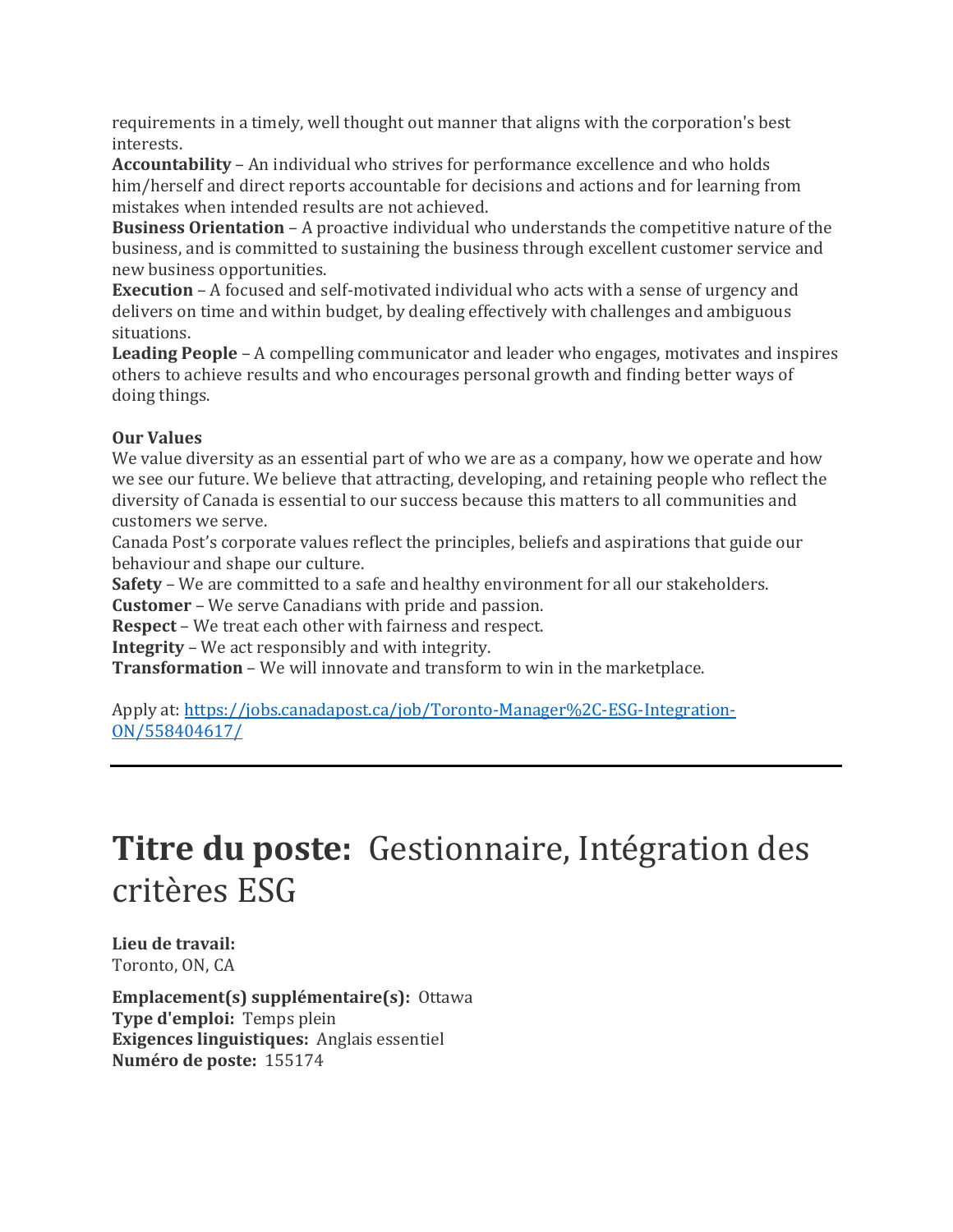## **Détails d'emploi:**

Numéro de la demande d'emploi : 155174 Fonction administrative : Affaires générales et Affaires gouvernementales Ville principale : Toronto Province : Ont. - GrandToronto Emplacements Supplémentaire(s) : Ottawa Type d'emploi : Temps plein Statut d'emploi : Permanent Exigences linguistiques : 1 Anglais essentiel et 1 Bilinguisme impératif (BBBB) Classification et niveau d'employé : CPMGA02 Nombre de postes vacants : 2 Date de clôture : 2022/07/06

La santé et la sécurité sont notre priorité absolue. Comme la vaccination s'avère le moyen le plus efficace pour réduire la transmission de la COVID-19 et protéger les **personnes contre les graves conséquences du virus, Postes Canada a mis en œuvre une** pratique de vaccination. Par conséquent, vous devrez confirmer être entièrement **vacciné. Si vous ne pouvez pas vous faire vacciner, vous pouvez demander une mesure** d'adaptation pour des raisons médicales, des croyances religieuses ou d'autres motifs de distinction illicite, comme décrit dans la Loi canadienne sur les droits de la **personne** (LCDP).

Description de l'emploi

Relevant du directeur, Stratégie et intégration des critères ESG, le gestionnaire, Intégration des critères ESG veille à une adoption efficace d'un cadre pour l'intégration des critères environnementaux, sociaux et de gouvernance (ESG) pour les produits, les services et les procédés opérationnels de Postes Canada. Le gestionnaire appuie l'élaboration et la mise en ceuvre d'un cadre de gestion du changement afin de favoriser la réussite de l'intégration des critères ESG dans la prise de décisions et les procédures de l'entreprise. Il établit des indices de référence, des indicateurs de rendement clés (IRC) et des cartes de pointage internes qui permettent de mesurer l'efficacité, la qualité et l'efficience des efforts liés aux critères ESG et de cerner les possibilités d'amélioration. De plus, il fait appel aux intervenants internes afin de s'assurer que la stratégie commerciale, les procédés, les politiques et les communications de la Société reflètent ses priorités et ses ambitions en matière de développement durable et de critères ESG.

## Responsabilités professionnelles

Voici les principales exigences et responsabilités liées au poste de gestionnaire, Intégration des critères ESG :

1. Diriger la mise en œuvre des stratégies liées aux critères ESG et assurer une intégration et une adoption réussies à l'échelle des fonctions administratives de Postes Canada. Fournir conseils, soutien et supervision quant aux efforts axés sur le développement durable, diriger les intervenants de diverses unités fonctionnelles afin d'avoir une influence et d'obtenir des résultats en ce qui a trait au développement durable, aux déclarations des investisseurs et aux communications.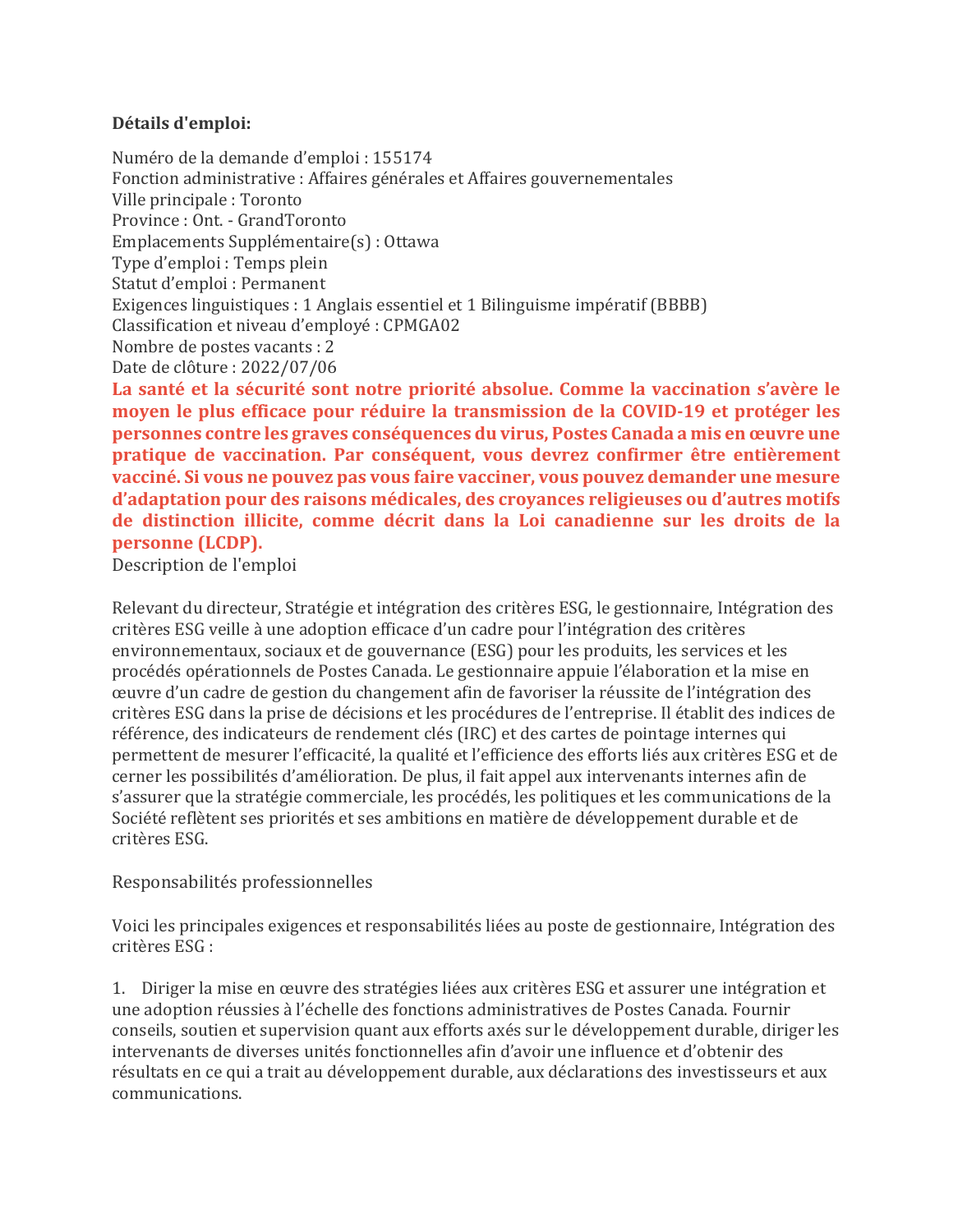2. Concevoir et élaborer des procédés, des politiques et des procédures conformes aux modèles d'affaires ainsi qu'aux meilleures pratiques relatives aux critères ESG. Assurer l'intégration et la mise en œuvre réussies du cadre relatif aux critères ESG dans l'ensemble des fonctions administratives de Postes Canada pour permettre la réalisation des objectifs liés aux critères ESG.

3. Planifier, mettre en œuvre et maintenir les plans, les programmes et la gouvernance en matière de développement durable et de critères ESG de la Société. Préparer des analyses de rentabilisation pour le financement d'initiatives à l'échelle de la Société. Collaborer avec les unités fonctionnelles pour assurer l'efficacité de la conception, de la mise en œuvre et de l'élaboration de solutions novatrices.

4. Evaluer et approuver les propositions de projets en tenant compte de facteurs tels que l'efficacité, la faisabilité technique et l'intégration aux autres initiatives.

5. Favoriser une intégration collaborative des critères ESG à tous les niveaux de l'entreprise. Communiquer avec les groupes de travail interfonctionnels et les principaux intervenants internes et externes afin de garantir l'harmonisation et l'uniformité du cadre relatif aux critères ESG de Postes Canada.

6. Effectuer des évaluations de l'importance relative et des risques afin de cerner les menaces et les occasions liées aux critères ESG, au développement durable et aux changements climatiques. Assurer une surveillance continue du rendement lié aux critères ESG dans l'ensemble des unités fonctionnelles afin d'orienter l'élaboration de stratégies et d'initiatives.

7. Elaborer des méthodologies, des systèmes de gestion et des procédures pour effectuer le suivi, la surveillance et l'évaluation de la viabilité ou du succès des initiatives de développement durable. Établir les indicateurs de rendement clés (IRC), les points de repère, les feuilles de route et les objectifs. Évaluer le rendement du programme et des initiatives, et fournir des recommandations stratégiques aux fins d'amélioration.

Responsabilités professionnelles (suite)

8. Travailler en partenariat avec les services internes comme suit :

• Approvisionnement : évaluer les fabricants, les systèmes de conformité et de gestion; améliorer la traçabilité des matières de base; mettre en œuvre des procédés et des stratégies pour améliorer le développement durable au sein de l'infrastructure de la chaîne d'approvisionnement.

• Communications, Affaires juridiques, Ressources humaines et Opérations de la Société : façonner et communiquer la description des critères ESG.

9. Contribuer à la croissance de l'entreprise en présentant aux clients de nouvelles capacités et en appuyant la création de nouveaux produits et services qui favorise le développement durable de l'entreprise et les critères ESG.

10. Créer et tenir à jour les budgets et les calendriers du programme ESG.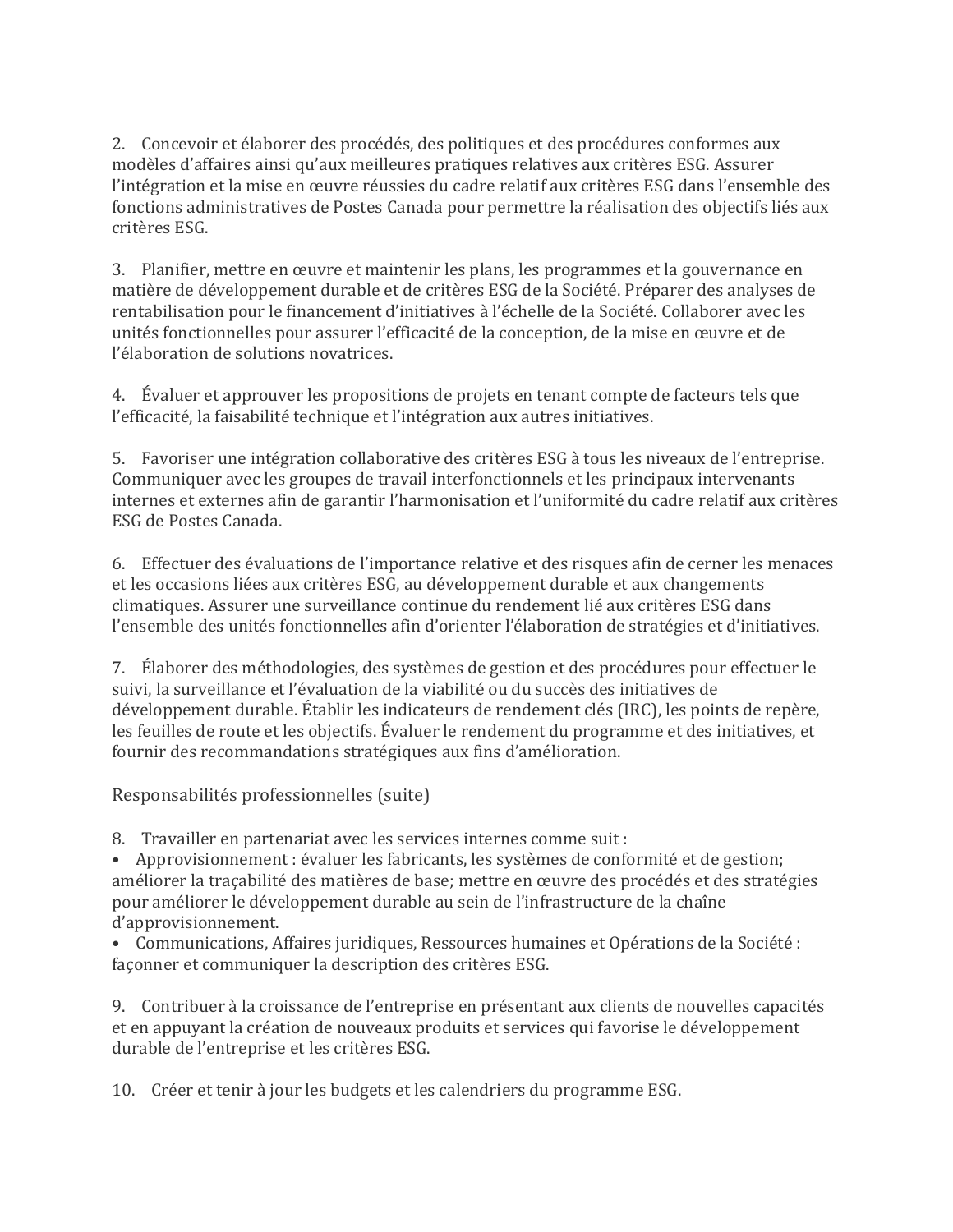11. Établir et mettre à profit un solide réseau de personnes-ressources de l'industrie pour se tenir au courant des tendances et des développements. Prendre part aux événements et aux organisations professionnelles utiles.

12. Exercer ses activités de manière à incarner les valeurs de la Société, ainsi que les habitudes et les comportements propres au leadership. Favoriser des relations étroites, fondées sur la confiance, le respect et une compréhension mutuelle, en conformité avec le mandat qui a été communiqué à la Société par le gouvernement, le ministre et la présidente du Conseil d'administration.

# Critères d'admissibilité

# **Formation**

- Diplôme d'études postsecondaires, de préférence dans un domaine connexe, OU une combinaison d'expérience professionnelle et de formation équivalente.
- Diplôme de premier cycle ou maîtrise dans un domaine connexe.

# **Expérience**

- Au moins quatre (4) années d'expérience fonctionnelle pertinente.
- Au moins deux (2) ans d'expérience en gestion de personnel.
- Au moins une (1) année d'expérience dans un milieu syndiqué, un atout.

# **Autres exigences**

- Excellentes compétences en informatique et maîtrise des logiciels de la suite Microsoft Office.
- Excellentes aptitudes en promotion du travail d'équipe et en leadership, et expérience connexe.
- Jugement sûr, compétences en organisation, en analyse ainsi qu'en prise de décision et aptitudes reconnues en résolution de problèmes.
- Excellentes aptitudes en relations interpersonnelles et capacité à nouer et à entretenir des relations.
- Aptitudes exceptionnelles en communication écrite et orale; communication concise. Solides compétences en présentation.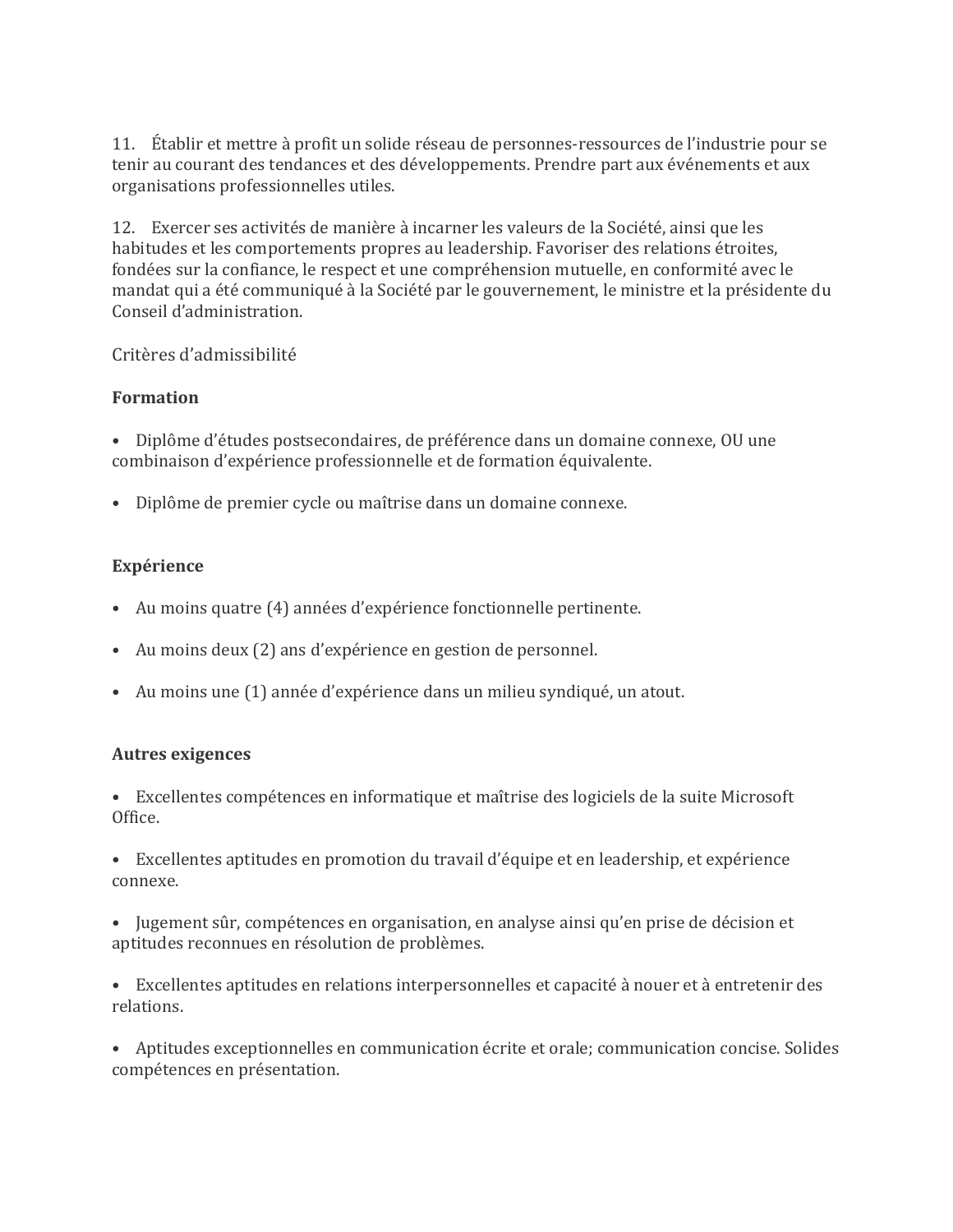• Leadership éprouvé en élaboration de stratégies. Expérience en direction ou en exécution d'initiatives stratégiques complexes en entreprise.

• Excellentes compétences en gestion du changement et capacité à s'adapter rapidement et en faisant preuve d'ingéniosité aux priorités changeantes.

• Capacité éprouvée à élaborer et à suivre des mesures et à faire rapport sur les progrès.

• Capacité éprouvée à gérer plusieurs priorités et à respecter ses engagements en respectant les délais et le budget.

• Capacité à penser latéralement et à tirer parti de l'expérience et des solutions antérieures qui peuvent être appliquées à de nouveaux projets.

• Capacité éprouvée à appliquer un état d'esprit axé sur le consommateur à l'élaboration de stratégies.

• Le bilinguisme est un atout.

Autres informations

#### **Poste critique pour la sécurité**

Ce poste peut être considéré comme un poste critique pour la sécurité.

## **Équité en matière d'emploi**

Postes Canada représentera la diversité du pays en plus d'offrir un milieu de travail sécuritaire et accueillant qui valorise et célèbre nos différences.

Nous souscrivons au principe de l'équité en matière d'emploi et invitons les femmes, les Autochtones, les personnes vivant avec un handicap et les membres des minorités visibles à soumettre leur candidature.

## **Conflits d'intérêts**

La Politique sur les conflits d'intérêts interdit aux employés d'embaucher, de superviser ou d'avoir pour supérieur, directement ou indirectement selon l'échelle hiérarchique, des membres de leur famille immédiate ou toute personne de leur entourage proche. Si vous pensez que vous pourriez être en situation de conflit d'intérêts réel ou potentiel, vous devez communiquer avec le représentant désigné des Ressources humaines.

#### **Mesures d'adaptation**

Postes Canada s'engage à offrir un environnement de travail inclusif et sans obstacle, en commençant par le procédé d'embauche. Si Postes Canada communique avec vous à propos d'une possibilité d'emploi, veuillez nous informer si, en raison des restrictions, vous avez besoin de mesures d'adaptation. Tous les renseignements reçus concernant les mesures d'adaptation demeureront confidentiels.

#### **Message important**